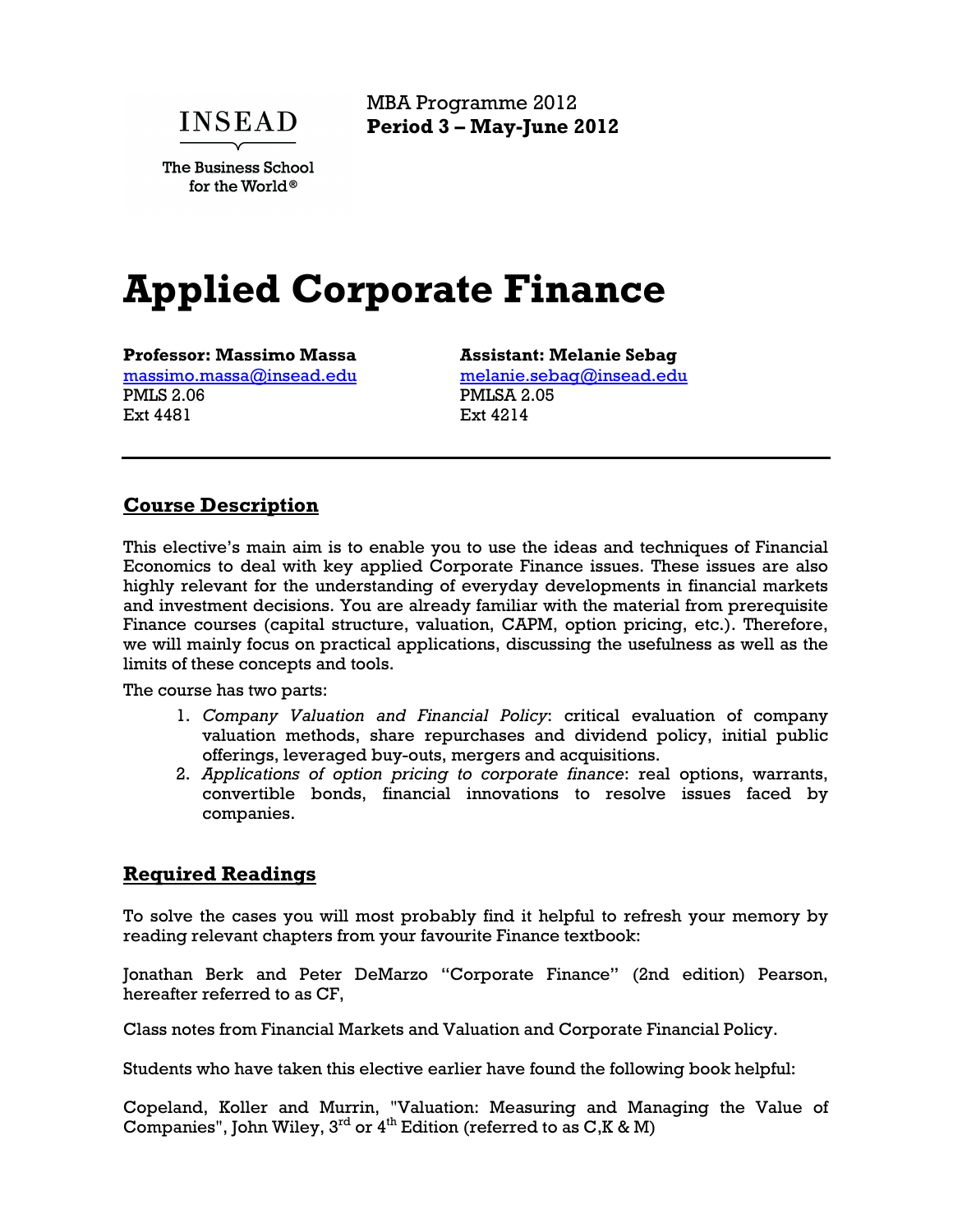The topics, especially the valuation part, are (brilliantly) covered in a recent book written by two INSEAD faculties:

Gabriel Hawawini and Claude Viallet: "Finance for Executives: Managing for Value Creation", South-Western College Publishing, 3<sup>rd</sup> Edition, 2007.

To better understand how shareholder value is created, participants are strongly encouraged to read the following (fascinating) book:

G.P. Baker and G.D. Smith: "The New Financial Capitalists: KKR and the Creation of Corporate Value", Cambridge University Press, 1998.

### **Preparation for class**

A mixture of lecturing, case discussions, and intensive sharing of experience will provide an interactive learning environment allowing for an in-depth understanding and an appreciation of the interplay between a company's financial strategy and its corporate strategy and practices. To prepare for class, you should go through the assigned cases and readings and make a serious attempt to answer the assignment questions so that you can actively participate in the class discussions and share your analyses, recommendations, and comments with the rest of the group.

## **Feedback**

I encourage you to provide feedback on class topics, content, and cases. We appreciate any concerns, questions, or opinions regarding the course. We would like to continuously improve this course; participants' feedback is critical in guiding this effort.

#### **Course Requirements/Grading**

#### *Group Case Write-ups: 50 %*

Each team has to prepare 4 cases in total. The team has to hand in a typewritten report of each of the 4 cases (double-spaced) of maximum 3 pages + 3 pages of exhibits (6 pages total). Teams are expected to be formed at the end of the first day. Participants can create the groups as they wish provided that group size is 3-4 students from the same section. Students not part of a group by then will be assigned to a group. During the case discussion, the instructor will randomly select participants from teams that did the write-up to discuss their solutions. All students are expected to read the cases before class even if they are not participating in the case write-up, and to participate in the class discussion.

#### *Class participation: 50%*

Class participation will be evaluated based on the depth and quality of your analysis, and frequency with which you speak up in class. Class preparation is of course required. The quality of your contributions in class will be evaluated in terms of how your input helps move the discussion forward toward a better understanding of the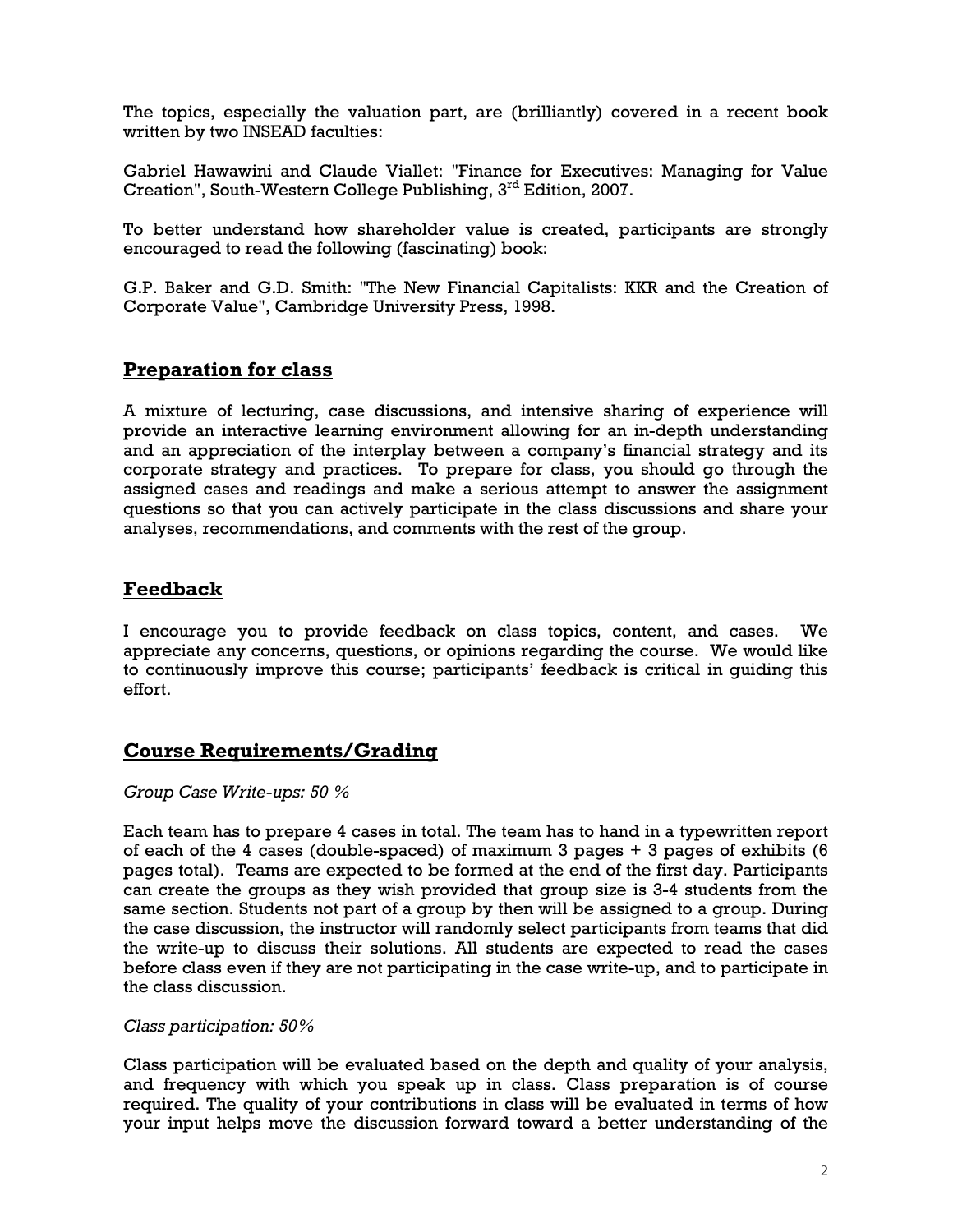topics covered. Posing questions, raising alternative viewpoints, and providing wellreasoned challenges to expressed views are very valuable forms of contribution. We encourage you to prepare for cases in small groups. It is very important that you attend most of the classes. Please, bring your name cards to each class.

# **Honor Code**

We expect that the students absolutely follow the following rule:

As we and other professors have used the cases previously at INSEAD and other institutions, the students are not allowed to consult any material (e.g. student reports or professors' hand-outs) while preparing their reports. One of the main strengths of the case-teaching method is that the students get intimately involved with the case material while struggling to solve them. Violation of the code of ethics of this course will result in an automatic failing grade for the course!

Submitted written case analyses should be your own or your team's work only. We assume that each member of the team contributes equally to the group report.

# **Preparation**

For each class session, you should familiarize yourself with the topics covered in the assigned readings. You may come across articles relevant to the corporate finance topics we are studying as you read the financial press. We encourage you to bring them to our attention.

# **Further In-Depth Readings**

Chapters 16, 18, 19, from "Applied Mergers and Acquisitions" by Bruner, Robert, 2004, Wiley: New Jersey

Chapters 3, 4, 22, from "Takeovers, Restructuring and Corporate Governance" Weston, J. Fred, Mark L. Mitchell and J. Harold Mulherin, 2004, (4th edition), Pearson: New Jersey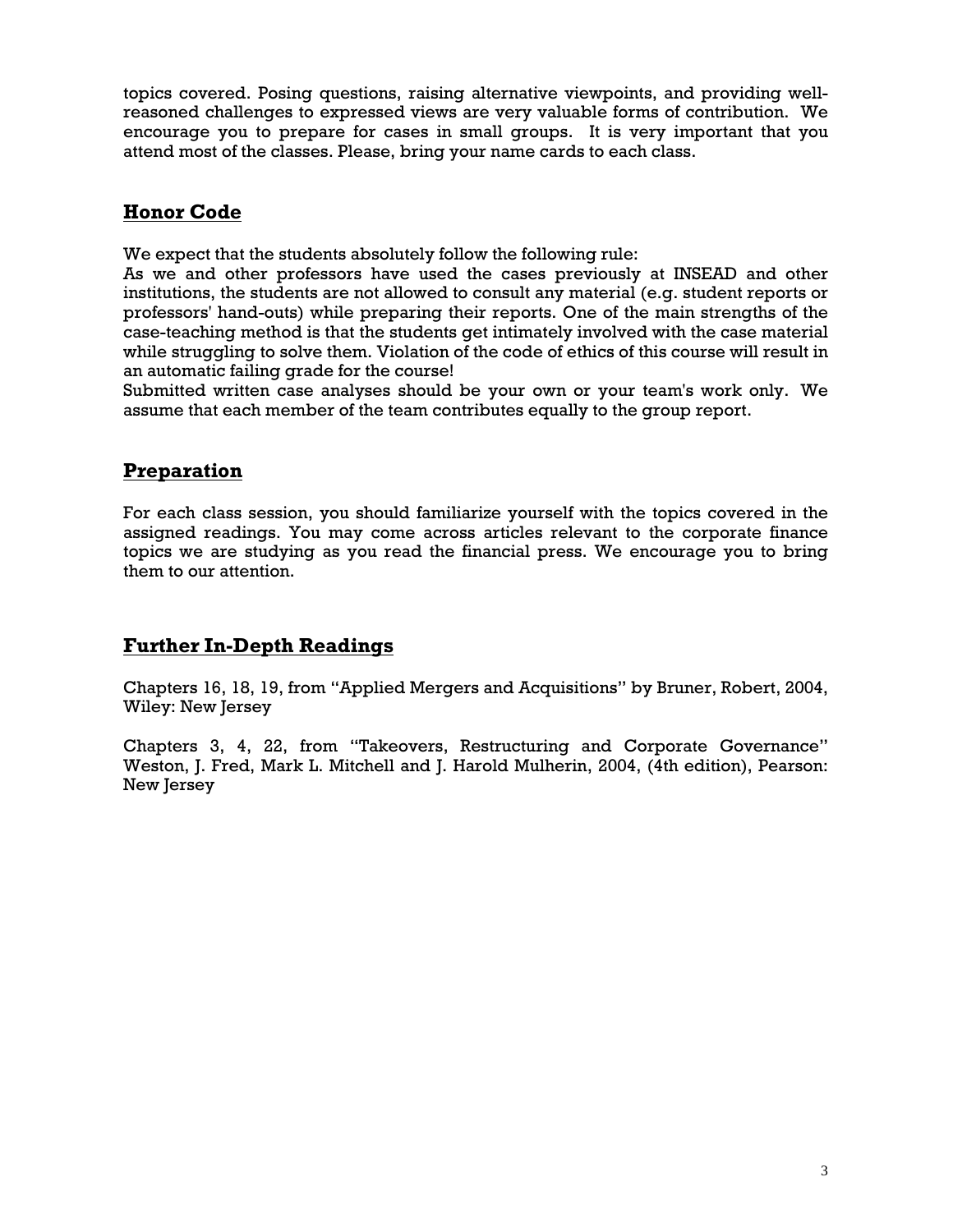# **Course Outline**

# **Valuation Issues**

- Session 1: Tuesday 8<sup>th</sup> May **Lecture: Company Valuation Methods** Reading:  $C, K \& M$  (3<sup>rd</sup> edition), Chapter 3, 5, 8, 12 Or  $\cdot$  C, K & M (4<sup>th</sup> edition), Chapter 3, 5, 9,
- Session 2: Thursday  $10^{th}$  May **Case: Paramount Communications Inc.**  Reading:  $C$ ,  $K \& M$  (3<sup>rd</sup> edition), Chapter 8-10 Or  $\cdot$  : C, K & M (4<sup>th</sup> edition), Chapter 5, 7,10

#### **Corporate Structure**

- Session 3: Friday  $11<sup>th</sup>$  May **Case: Diageo** Reading: CF Chapters 14, 15 and 16
- Session 4: Tuesday  $15<sup>th</sup>$  May **Case: RJR Nabisco** Reading: CF Chapter 15
- Session 5: Thursday  $17<sup>th</sup>$  May **Case: Intel Corporation**  Reading: CF Chapter 17

#### **Strategies and Financial Policies**

- Session 6: Tuesday 22<sup>nd</sup> May **Case: MCI**
- Session 7: Tuesday 29<sup>th</sup> May **Case: InterBrew Part 1**

# **Equity Financing**

- Session 8: Thursday 31<sup>st</sup> May **Lecture: Equity Offering: IPOs and SEOs.**  Reading: CF Chapter 23
- Session 9: Friday 1<sup>st</sup> June **Case: InterBrew Part 2**
- Session 10: Tuesday  $5<sup>th</sup>$  June **Cases: Amazon.com and Time Warner**